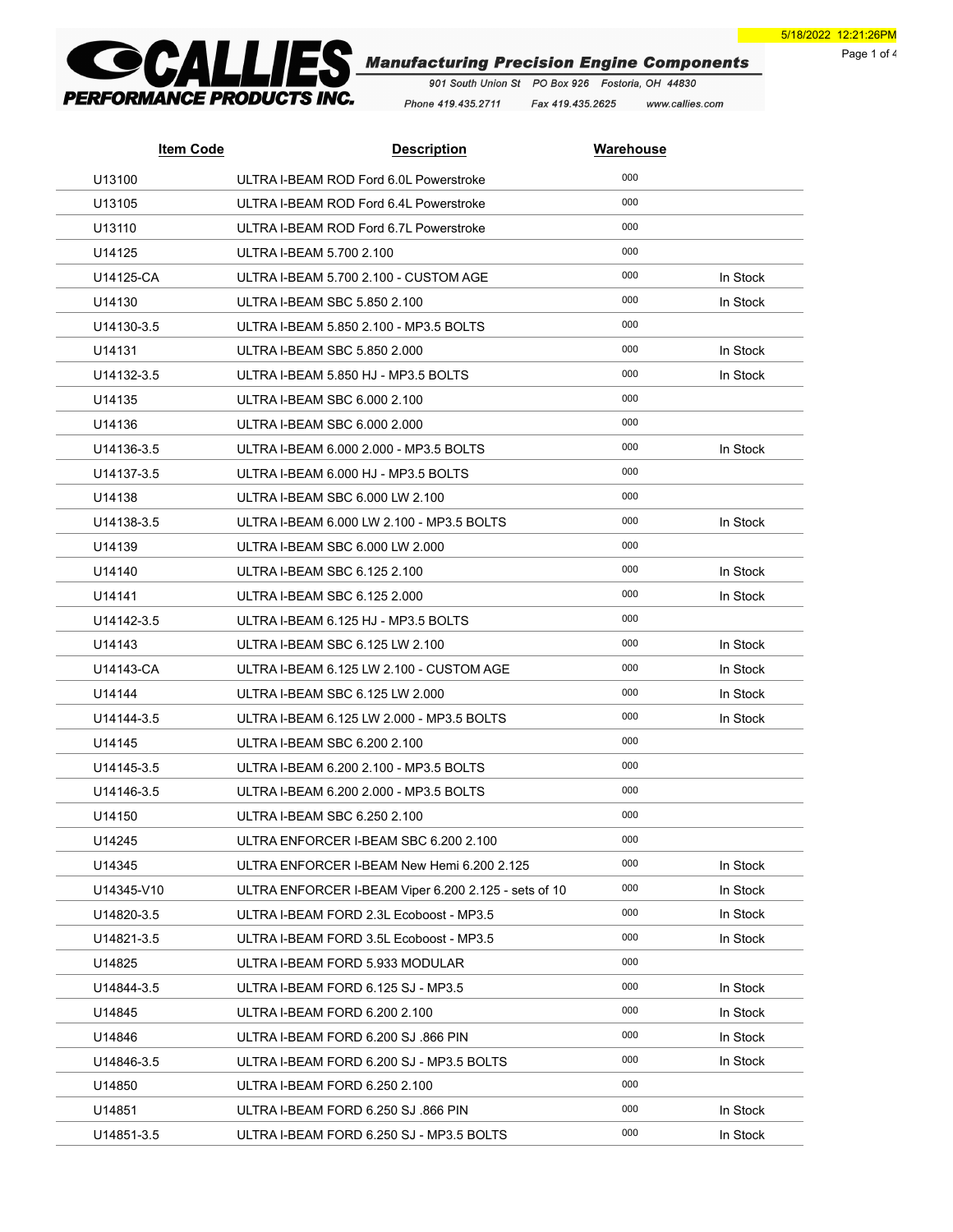Page 2 of 4



Phone 419.435.2711 Fax 419.435.2625 www.callies.com

| <b>Item Code</b> | <b>Description</b>                                  | <b>Warehouse</b> |          |
|------------------|-----------------------------------------------------|------------------|----------|
| U14945           | ENFORCER ULTRA I-BEAM FORD 6.200 2.100              | 000              |          |
| U15110           | ULTRA I-BEAM ROD BBC 6.385 2.200                    | 000              | In Stock |
| U15111           | ULTRA I-BEAM ROD BBC 6.535 2.200                    | 000              | In Stock |
| U15113           | ULTRA I-BEAM ROD BBC 6.660 2.200                    | 000              |          |
| U15114           | ULTRA I-BEAM ROD BBC 6.700 2.200                    | 000              | In Stock |
| U15114-3.5       | ULTRA I-BEAM ROD BBC 6.700 2.200, MP3.5 BOLTS       | 000              | In Stock |
| U15115           | ULTRA I-BEAM ROD BBC 6.750 2.200                    | 000              |          |
| U15115-3.5       | ULTRA I-BEAM ROD BBC 6.750 2.200, MP3.5 BOLTS       | 000              |          |
| U15116           | ULTRA I-BEAM ROD BBC 6.800 2.200                    | 000              |          |
| U15116-3.5       | ULTRA I-BEAM ROD BBC 6.800 2.200, MP3.5 BOLTS       | 000              |          |
| U15117           | ULTRA I-BEAM ROD BBC 6.385-SJ (2.100)               | 000              | In Stock |
| U15118           | ULTRA I-BEAM ROD BBC 6.535-SJ (2.100)               | 000              |          |
| U15118-3.5       | ULTRA I-BEAM ROD BBC 6.535 2.100, MP3.5 BOLTS       | 000              |          |
| U15210           | ULTRA ENFORCER BBC 6.385 2.200 I-Beam               | 000              |          |
| U15211-3.5       | ULTRA ENFORCER BBC 6.535 2.200 I-Beam, MP3.5 BOLT   | 000              | In Stock |
| U15270           | ULTRA I-BEAM ROD BBC 7.100 2.200                    | 000              | In Stock |
| U15280           | ULTRA I-BEAM ROD BBC 7.200 2.200                    | 000              |          |
| U15400           | ULTRA Enforcer I-BEAM GTR 6.500 2.205               | 000              | In Stock |
| U15405           | ULTRA Enforcer I-BEAM GTR 6.500 BBC PIN             | 000              | In Stock |
| U15405-3.5       | ULTRA Enforcer I-BEAM GTR 6.500 BBC PIN MP35N Bolts | 000              | In Stock |
| U15410-3.5       | ULTRA I-BEAM NISSAN RB26, MP3.5 BOLTS               | 000              |          |
| U15814           | ULTRA I-BEAM ROD FORD 6.700 2.200                   | 000              |          |
| U15816           | ULTRA I-BEAM ROD FORD 6.800 2.200                   | 000              |          |
| U16100           | ULTRA H-BEAM ROD SBC 6.000 2.100                    | 000              |          |
| U16101           | ULTRA H-BEAM ROD SBC 6.000 2.000                    | 000              | In Stock |
| U16102           | ULTRA H-BEAM ROD SBC 6.000 HJU1                     | 000              | In Stock |
| U16110           | ULTRA H-BEAM ROD SBC 6.125 2.100                    | 000              | In Stock |
| U16120-V10       | ULTRA H-BEAM ROD SBC 6.200 2.100                    | 000              |          |
| U16131-3.5       | ULTRA SPRINT 5.850-SJ TAPERED H-BEAM .905 BE THIC   | 000              | In Stock |
| U16132-3.5       | ULTRA SPRINT 5.850-HJ TAPERED H-BEAM .905 BE THIC   | 000              | In Stock |
| U16200           | ULTRA H-BEAM ROD BBC 6.385 2.200                    | 000              | In Stock |
| U16205           | ULTRA H-BEAM ROD BBC 6.480 2.200                    | 000              | In Stock |
| U16210           | ULTRA H-BEAM ROD BBC 6.535 2.200                    | 000              | In Stock |
| U16230           | ULTRA H-BEAM ROD BBC 6.700 2.200                    | 000              | In Stock |
| U16290           | ULTRA H-BEAM ROD LS1 6.100 2.100                    | 000              |          |
| U16300           | ULTRA H-BEAM ROD LS1 6.125 2.100                    | 000              |          |
| U16301           | ULTRA H-BEAM ROD LS1 6.460 2.100                    | 000              |          |
| U16302           | ULTRA H-BEAM ROD LS1 6.350 2.100                    | 000              | In Stock |
| U16303           | ULTRA H-BEAM LS1 6.200 2.100 LW                     | 000              |          |
| U16327           | ULTRA H-BEAM ROD SBC 5.700 HJ - DIRT STYLE          | 000              | In Stock |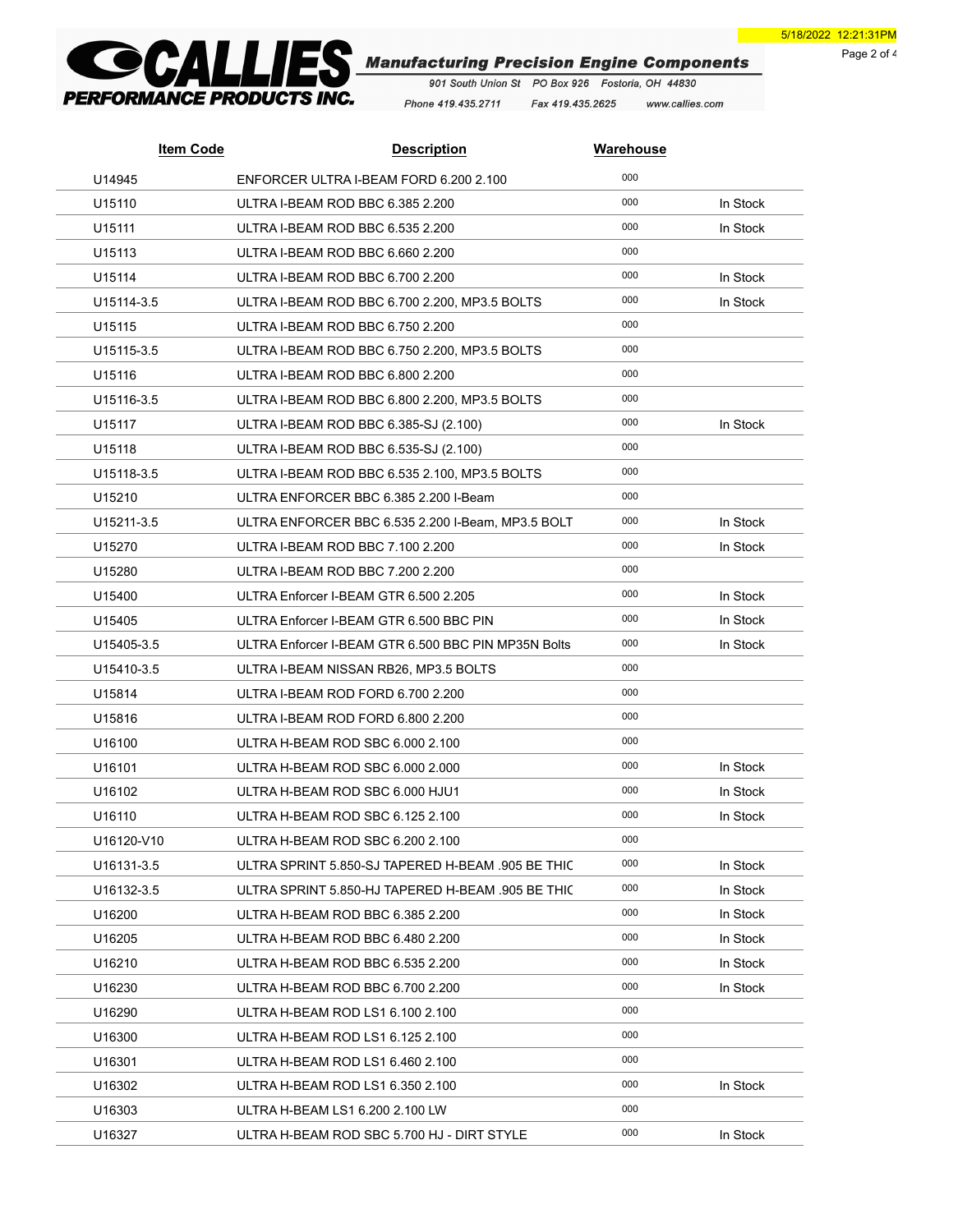Page 3 of 4



Phone 419.435.2711 Fax 419.435.2625 www.callies.com

| <b>Item Code</b> | <b>Description</b>                                  | <b>Warehouse</b> |          |
|------------------|-----------------------------------------------------|------------------|----------|
| U16331           | ULTRA H-BEAM ROD SBC 5.850 2.000 - DIRT STYLE       | 000              |          |
| U16332           | ULTRA H-BEAM ROD SBC 5.850 HJ - DIRT STYLE          | 000              | In Stock |
| U16336           | ULTRA H-BEAM ROD SBC 6,000 2,000 - DIRT STYLE       | 000              |          |
| U16337           | ULTRA H-BEAM ROD SBC 6.000 HJ - DIRT STYLE          | 000              |          |
| U16338           | ULTRA H-BEAM ROD SBC 6.000 HJ-.866 Pin - DIRT STYLI | 000              |          |
| U16346           | ULTRA H-BEAM ROD SBC 6.200 2.000 - DIRT STYLE       | 000              | In Stock |
| U16410-866-3.5   | ULTRA H-BEAM LS1 6.200 Custom. .866 Pin. No Bushing | 000              | In Stock |
| U16510           | ULTRA H-BEAM ROD GTR 6.500 - TAPERED PIN END        | 000              |          |
| U16600           | ULTRA H-BEAM ROD FORD 5.400                         | 000              |          |
| U16600-866       | ULTRA H-BEAM FORD 5.400 .866 PIN                    | 000              | In Stock |
| U16610           | ULTRA H-BEAM ROD FORD COYOTE 5.850                  | 000              | In Stock |
| U16611           | ULTRA H-BEAM ROD FORD COYOTE 5.850-SJ               | 000              | In Stock |
| U16612           | ULTRA H-BEAM ROD FORD COYOTE 5.850-HJ               | 000              | In Stock |
| U16620           | ULTRA H-BEAM FORD GODZILLA 6.319                    | 000              | In Stock |
| U16621           | ULTRA H-BEAM FORD GODZILLA 6.319 OEM WRIST PIN      | 000              | In Stock |
| U16700-3.5       | ULTRA I-BEAM SUBARU EJ20, MP3.5 BOLTS               | 000              |          |
| U16710-3.5       | ULTRA I-BEAM SUBARU EJ20+2mm, MP3.5 BOLTS           | 000              |          |
| U16710-3.5       | ULTRA I-BEAM SUBARU EJ20+2mm, MP3.5 BOLTS           | <b>LUK</b>       | In Stock |
| U16711-3.5       | ULTRA I-BEAM SUBARU EJ20+2mm .927 Pin, MP3.5 BOLT   | 000              |          |
| U16715-3.5       | ULTRA I-BEAM SUBARU EJ20+4mm, MP3.5 BOLTS           | 000              | In Stock |
| U16720-3.5       | ENFORCER I-BEAM MITSUBISHI 4B11                     | 000              |          |
| U16730           | ENFORCER I-BEAM MITSUBISHI 4G63 - 150mm             | 000              |          |
| U16740           | ENFORCER I-BEAM MITSUBISHI 4G63 - 153mm             | 000              | In Stock |
| U16750           | ENFORCER I-BEAM MITSUBISHI 4G63 - 156mm             | 000              | In Stock |
| U16800           | ENFORCER I-BEAM HONDA 5.655 (143.64mm)              | 000              | In Stock |
| U17171           | ULTRA I-BEAM LS1 6.125 2.100                        | 000              | In Stock |
| U17172           | ULTRA I-BEAM LS 6.125 2.000                         | 000              | In Stock |
| U17172-3.5       | ULTRA I-BEAM LS1 6.125 2.000 - MP3.5 BOLTS          | 000              | In Stock |
| U17175           | ULTRA HEAVYWEIGHT LS1 6.125 2.100 I-BEAM            | 000              |          |
| U17175-3.5       | ULTRA HEAVYWEIGHT LS1 6.125 2.100 I-BEAM with MP3.  | 000              |          |
| U17178           | ULTRA I-BEAM LS1 6.350 2.100                        | 000              | In Stock |
| U17178-3.5       | ULTRA I-BEAM LS1 6.350 2.100 - MP3.5 BOLTS          | 000              | In Stock |
| U17178-CA-MOD    | MOD Width ULTRA ROD LS1 6.350 2.100 - CUSTOM AGE    | 000              | In Stock |
| U18100-3.5       | ULTRA TOYOTA 2JZ 5.590" I-BEAM ROD                  | 000              | In Stock |
| U18100-3.5       | ULTRA TOYOTA 2JZ 5.590" I-BEAM ROD                  | AZ               | In Stock |
| U18101           | ULTRA TOYOTA 2JZ HJ 5.590" I-BEAM ROD               | 000              | In Stock |
| U18130           | ULTRA I-BEAM XD SBC 5.850 2.100                     | 000              |          |
| U18135           | ULTRA I-BEAM SBC XD 6.000 2.100                     | 000              |          |
| U18135-3.5       | ULTRA I-BEAM XD 6.000 2.100 - MP3.5 BOLTS           | 000              | In Stock |
| U18214           | ULTRA ENFORCER 6.700-XD 2.200 I-beam                | 000              |          |
|                  |                                                     |                  |          |